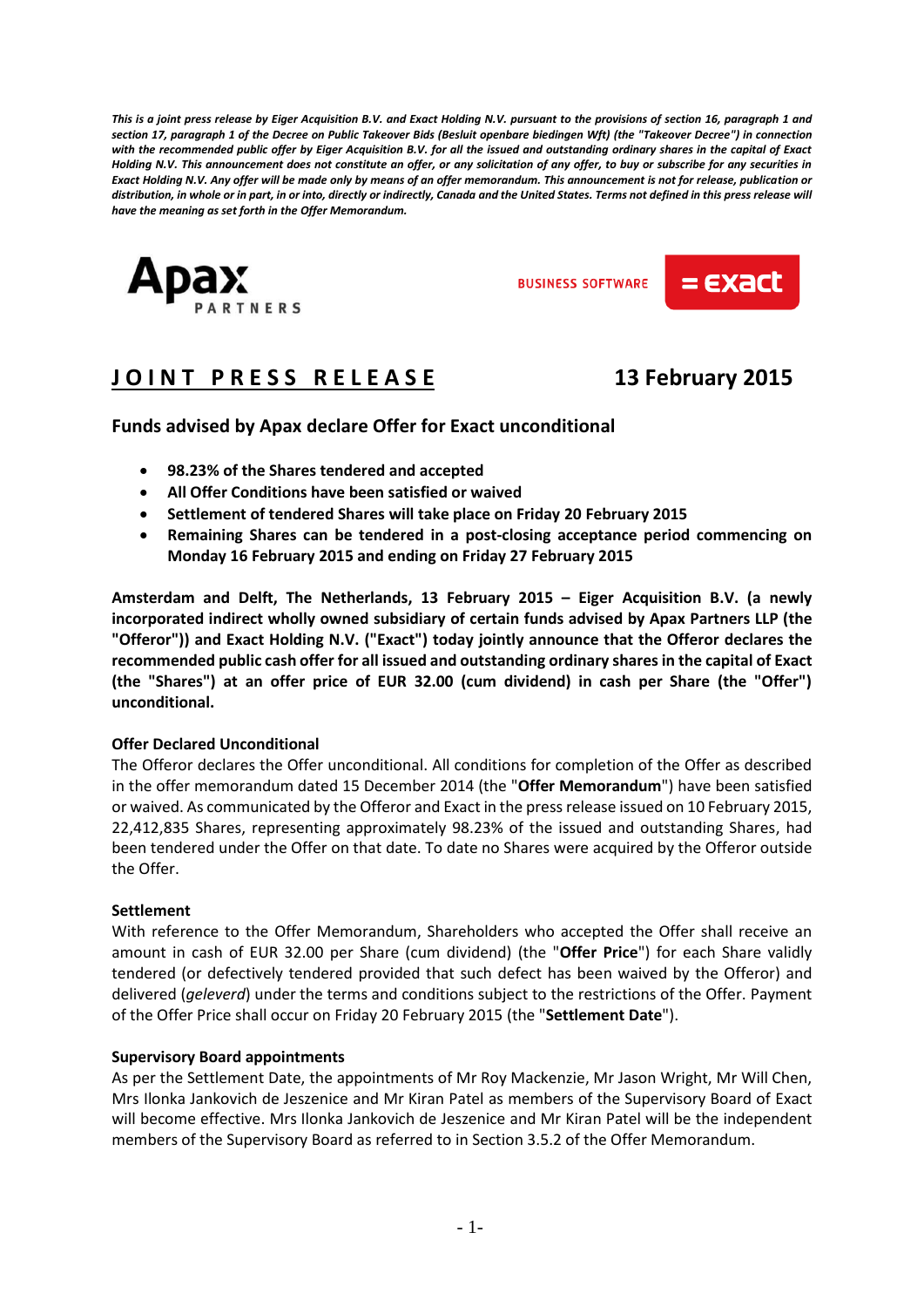All current members of the Supervisory Board have resigned from their positions as members of the Supervisory Board with effect from the Settlement Date. Each of the resigning Supervisory Board members has been granted full and final discharge with respect to their duties and obligations performed and incurred respectively as member of the Supervisory Board until and including 27 January 2015, except for liability as a result of fraud or wilful misconduct. The discharge will be effective as per the Settlement Date.

### **Post-Closing Acceptance Period**

With a view to obtaining 100% of the Shares, the Offeror grants those Shareholders who have not tendered their Shares under the Offer the opportunity to tender their Shares in a post-closing acceptance period (*na-aanmeldingstermijn*) commencing at 09:00 hours CET on Monday 16 February 2015 and expiring at 17:40 hours CET on Friday 27 February 2015 (the "**Post-Closing Acceptance Period**"). Shareholders can tender their Shares during the Post-Closing Acceptance Period in the same manner and subject to the same terms, conditions and restrictions as described in the Offer Memorandum.

Shareholders who tender their Shares during the Post-Closing Acceptance Period shall not have the right to withdraw such tendered Shares. Shares validly tendered (or defectively tendered provided that such defect has been waived by the Offeror) during the Post-Closing Acceptance Period will immediately be accepted. The Offeror shall arrange for payment for the Shares that are validly tendered (or defectively tendered provided that such defect has been waived by the Offeror) and delivered (*geleverd*) during the Post-Closing Acceptance Period within five Business Days after the end of the Post Closing Acceptance Period.

## **Delisting**

As a result of the acquisition of at least 95% of the Shares by the Offeror, the Offeror and Exact will request Euronext Amsterdam to terminate the listing and trading of the Shares on Euronext Amsterdam as soon as possible.

## **Implications of the Offer being declared unconditional**

Shareholders who did not tender their Shares under the Offer nor intend to do so during the Post-Closing Acceptance Period should carefully review Section 3.14 (*Post-Closing Restructuring Measures*), Section 3.15 (*Other Post-Closing Restructuring Measures*) and Section 3.16 (*Consequences of the Offer*) of the Offer Memorandum, which describe certain risks they will be subject to if they elect not to accept the Offer and certain measures the Offeror may take to achieve its goal of obtaining 100% of the Shares.

These risks are in addition to the risks associated with holding securities issued by Exact generally, such as the exposure to risks related to the business of Exact and its subsidiaries, the markets in which Exact and its subsidiaries operate, as well as economic trends affecting such markets generally as such business, markets or trends may change from time to time.

The Offeror seeks to acquire 100% of the Shares and/or the business and operations of Exact, through the Offer and, if necessary, other subsequent restructuring steps, including but not limited to a legal squeeze-out procedure (*uitkoopprocedure*). These steps are likely to have significant consequences for shareholders who do not tender their Shares under the Offer, including the possibility of a substantial delay in the receipt by them of proceeds for these Shares.

#### **Additional information**

The Offeror is making the Offer on the terms and subject to the conditions and restrictions contained in the Offer Memorandum. In addition, Exact has made available its position statement regarding the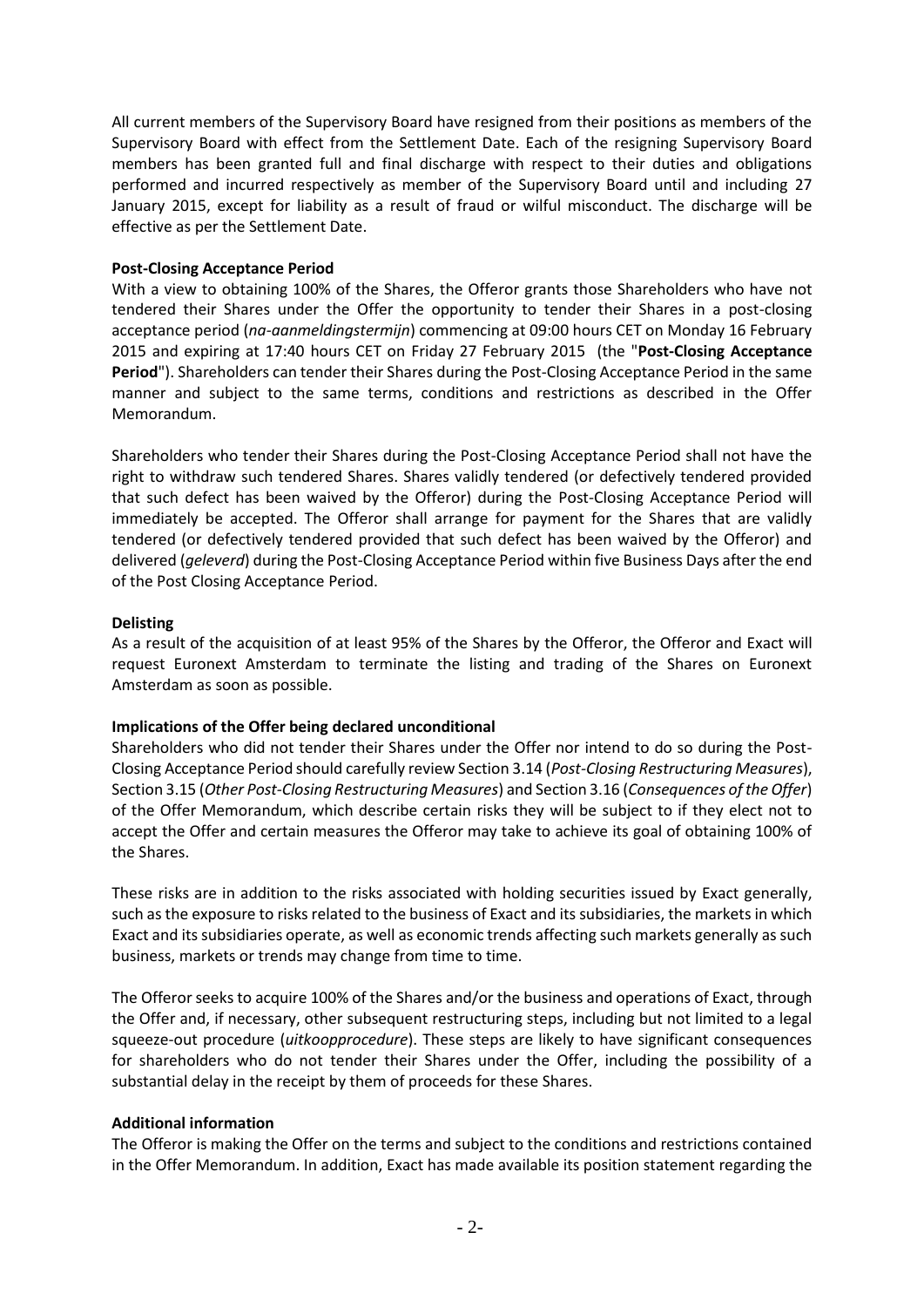Offer, containing the information required by section 18, paragraph 2 and Annex G of the Takeover Decree in connection with the Offer (the "**Position Statement**"). Digital copies of the Offer Memorandum and the Position Statement are available on the website of Exact [\(www.exact.com\)](http://www.exact.com/). Printed copies of the Offer Memorandum are also available free of charge at the offices of Exact and the Settlement Agent at the addresses mentioned below.

#### **For more information**

#### **Settlement Agent**

ABN AMRO Bank N.V. Corporate Broking (HQ7050) Gustav Mahlerlaan 10 P.O. Box 283 1000 EA Amsterdam The Netherlands Tel: +31 20 344 2000 Email: [corporate.broking@nl.abnamro.com](mailto:corporate.broking@nl.abnamro.com)

#### **The Offeror**

Eiger Acquisition B.V. Herikerbergweg 238 1101 CM Amsterdam The Netherlands

#### **Exact**

Exact Holding N.V. Molengraaffsingel 33 2629 JD Delft The Netherlands

#### **General restrictions**

This announcement is for information purposes only and does not constitute an offer or an invitation to acquire or dispose of any securities or investment advice or an inducement to enter into investment activity. This announcement does not constitute an offer to sell or issue or the solicitation of an offer to buy or acquire the securities of Exact in any jurisdiction. The distribution of this press release may, in some countries, be restricted by law or regulation. Accordingly, persons who come into possession of this document should inform themselves of and observe these restrictions. To the fullest extent permitted by applicable law, the Offeror and Exact disclaim any responsibility or liability for the violation of any such restrictions by any person. Any failure to comply with these restrictions may constitute a violation of the securities laws of that jurisdiction. Neither the Offeror nor Exact, nor any of their advisors assumes any responsibility for any violation by any person of any of these restrictions.

Any Exact shareholder who is in any doubt as to his position should consult an appropriate professional advisor without delay. This announcement is not to be published or distributed in or to Canada and the United States.

#### **About Exact**

Vigorous business software. That's what Exact builds. For more than 200,000 businesses around the world. For entrepreneurial doers who dare and, if they fall, always get up again. Exact breathes that same spirit. Thirty years ago a garage start-up by six students, now a global company, employing 1,550 people in 15 countries with revenues of € 188 million in 2014.